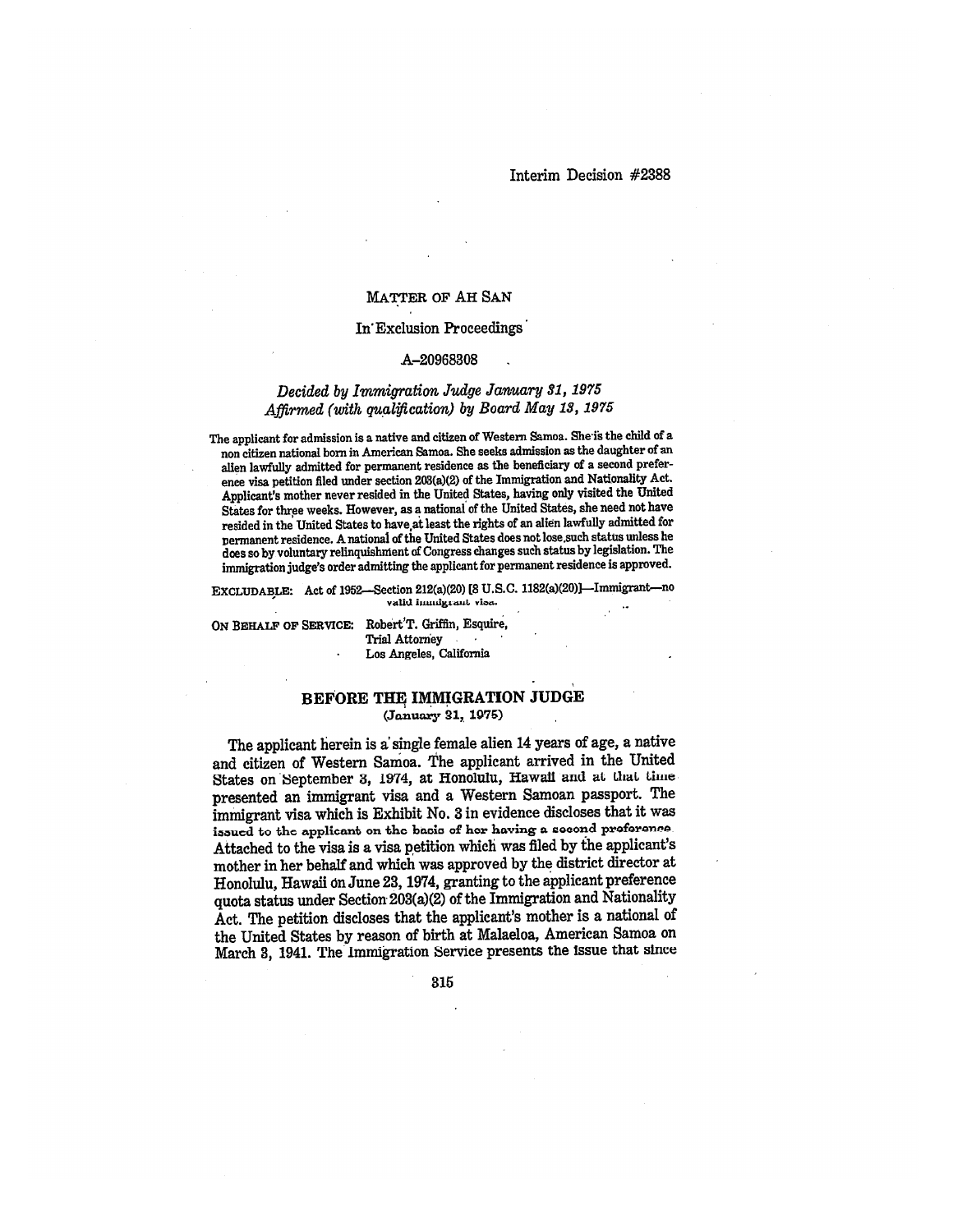the mother Las not resided in the United States the applicant is not entitled to a second preference.

The applicant testified that her mother has always resided in American Samoa except for a visit which she made to the United States in 1974, for three weeks, when she stayed at San Francisco, California and then returned to American Samoa. She testified that this was the only time that her mother has been in the continental United States. There is no issue concerning the maintenance of the applicant. Although she is only 14 years. of age the applicant will be in the custody of Reverend Allan E. Williams, the father of a cousin of the applicant, and assurances have been given by Reverend Williams that the applicant will be taken care of in the United States. The only issue presented is the legal issue concerning the rights of a national of the United States in 'conferring preferences on the basis of their being considered to be permanent residents of the United States. • .

There is little by way of legal authority with respect to the rights of nationals of the United States. The only case which has any analogy to the facts in the instant case is *Matter of B*—, 6 I. & N. Dec. 555 where the Board of Immigration Appeals considered the legal rights possessed by nationals of the United States with respect to filing petitions for relatives. The, Board there stated as follows at page 556 "Section 203- (a)(3) provides a preference for children of aliens lawfully admitted for permanent residence. The term "lawfully admitted for permanent residence" is defined in Section 101(a)(20) as the status of having been accorded the privilege of residing in the United States as an immigrant. The petitioner is a national in possession of a United States passport and thus appears to have been lawfully accorded the privilege of residing permanently in the United States. She will be regarded as elegible to file a petition for a preference under Section 203(a)(3) and the visa petition will be approved for third preference status for the minor beneficiary." This decision would appear to hold that a national of the United States may be considered to have the rights of a permanent resident of the United States. I would, however, state this even more broadly. A national of the United States does not have the rights of a citizen of the United States. However, as ,a national he is accorded certain rights and privileges by reason of being a national which should be at least equal to those of an alien who has *been* admitted to the United States. for permanent residence. In fact, the rights will be even larger than those of an alien who has been admitted for permanent residence because a national would not have. to comply with the requirements of the definition of a permanent resident as contained in Section 101(a)(20) of the Immigration and Nationality Act, nor would any strictures which may be contained in Section 212(a)(20) of the Act apply. IL is noted that,in the report of the Committee on the Judiciary

316,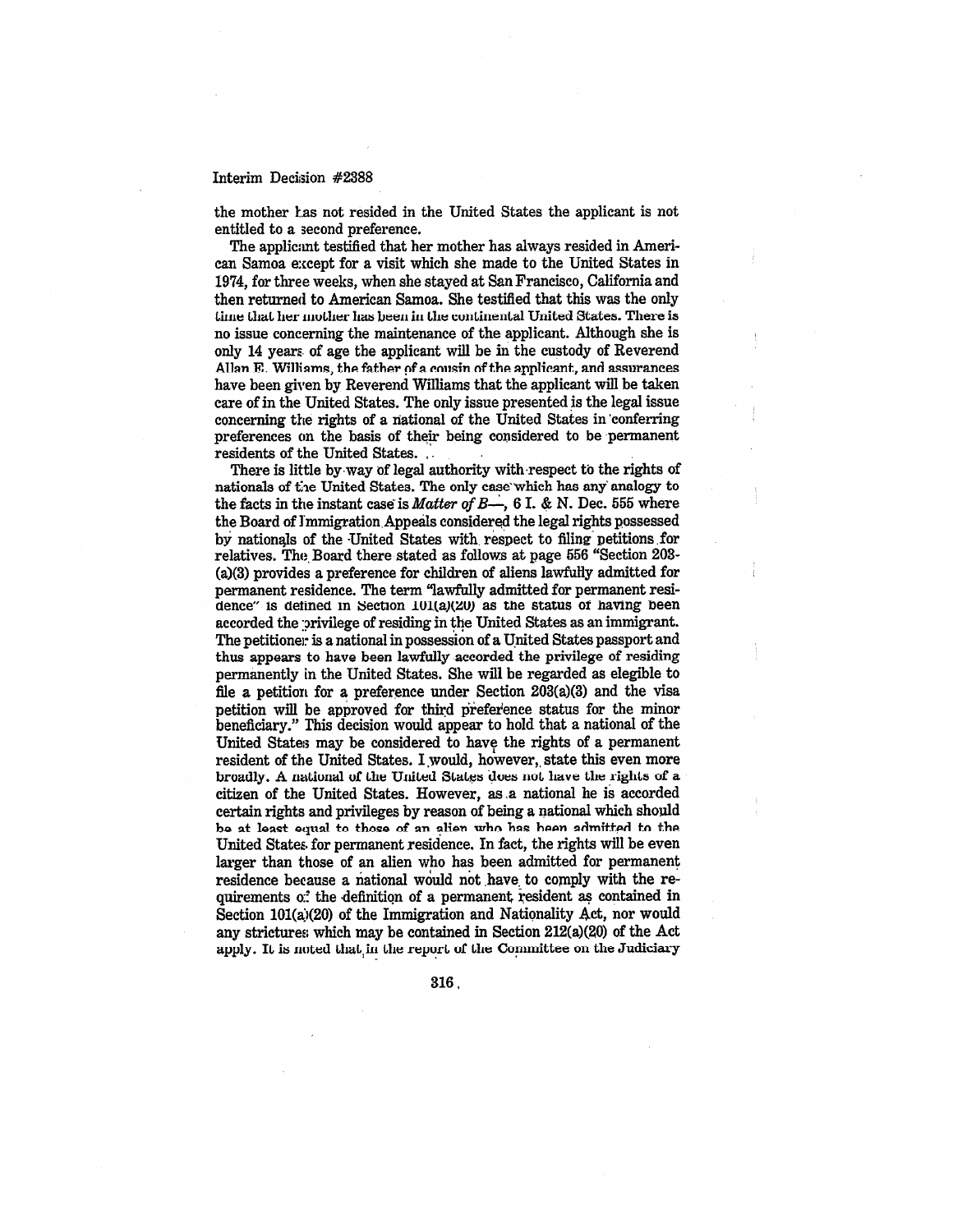pursuant to Senate Resolution 137, dated April 20, 1950, it was stated at pages 663 and 664 of the report with respect to natives of Guam and American Samoa "Most of the native inhabitants of these possessions are nationals of the United States and as such they *are* not subject to the exclusion provisions of our immigration laws." (Report No. 1515).

This is similarly stated in *Gordon and Rosenfeld – Immigration Law and Procedure* in Section 2.8(c) "But there are still some persons who are noncitizen nationals. As such they are not aliens and consequently have never been subject to the immigration laws. They can enter and leave the United States at will, in the same manner as citizens." See also Section 4.5(c) of the same volume.

The decisions of the Board of Immigration Appeals as they have been rendered with respect to nationals of the United States and particularly with respect to natives of American Samoa are not too clear insofar as the issue in the present case is concerned. Those decisions are as follows: *Matter of S—,3* **L &** N. Dee. 589; *Matter of B—,3* I. & N. Dec. 729; *Matter of A—,5* I. & N. Dec. 144; *Matter of T—,5* I. & N. Dec. 380. The only recent reported decision by the Board of Immigration Appeals relating to American Samoa is in *Matter of Tuitasi* rendered on September 26, 1974. This decision has been scheduled for publication.

As I have stated the published decisions are not too helpful in determining the rights of nationals of the United States. I consider that a national while he does not have the rights of a citizen of the United States has at least the rights of a permanent resident of the United States, and that he has these rights regardless of whether he complies with the usual requirements relating to permanent residence. In other words, I do not believe that a national of the United States can ever forfeit his right to enter the United States or to be considered as a permanent resident of the United States *unless* he voluntarily renounces his allegiance to the United States as a national of the United States. So long as he retains his status as a national of the United States he should be considered to have the rights of a lawful permanent resident of the United States. It would, therefore not be necessary that he comply with such matters as maintaining a residence in the United States or having intention of returning to the United States or in connection with the filing of a visa petition that he establish that he is a resident of the United States. Apparently the theory of the Government is that the preference prescribed by Section 203(a) of the Immigration and Nationality Act as also in connection with the status as an immediate relative of the United States under Section 201(b) of the Act was enacted by Congress for the purpose of combining families and that it is to be used in that fashion. Actually neither the Act nor the Regulations require that it be established that the beneficiary is accompanying or coming to join a permanent resident of the United States. I do not believe that that is one of the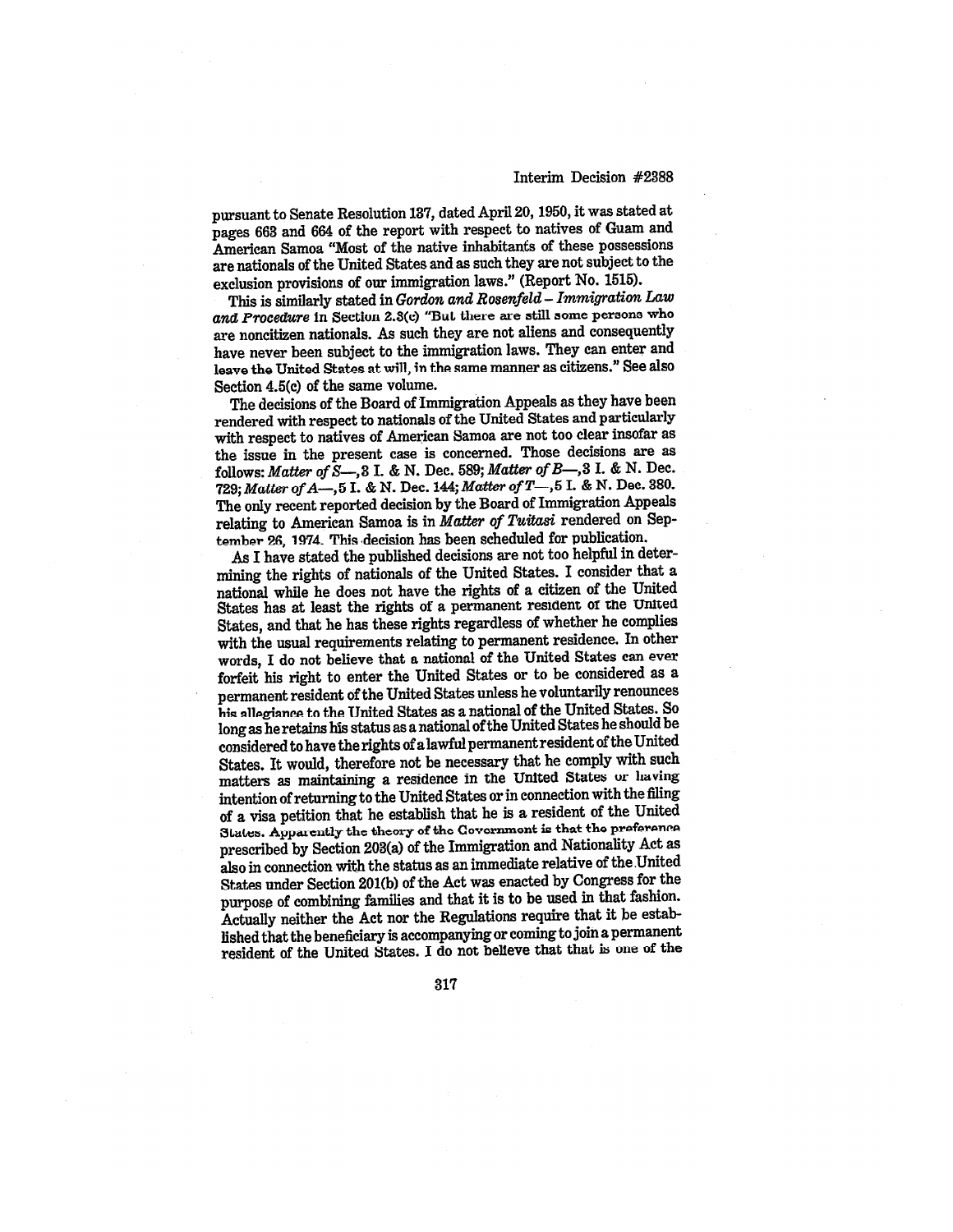requirements in connection with preferences or immediate relative status, but even if it were to be taken to be so, I do not consider that it is applicable where a national of the United States is involved. The national is residing in a territory of the United States, being American Samoa, and I *see* no reason why he should have to establish that he is residing within the geographical United States for the purpose of conferring preference upon a child.

will resolve the legal issue in this case in favor of the applicant. The Immigration Service has, however, requested that because of the importance of the issue involved herein and for the purpose of getting a specific adjudication of the question that I certify this case to the Board of Immigration Appeals. I will do so.

**ORDER:** It is ordered that the applicant be admitted to the United States for permanent residence.

IT IS FURTHER ORDERED that this case be certified to the Board of Immigration Appeals for final decision.

#### **BEFORE THE BOARD**

## (May 13, 1975)

In a *decision* dated January 31, 1975, the immigration judge ordered the alien applicant admitted to the United States for permanent residence, and he certified his decision to us at the request of the Service because of the importance of the issue involved.

Our review of the record satisfies us that the decision of the immigration judge correctly sets forth the facts and properly applies the pertinent legal principles. We agree with his conclusion that *Matter of B—,* 6 I. & N. Dec. 555 (BIA 1955), stands for the proposition that, although a noncitizen national of the United States does not have the rights of a citizen, he or she is accorded certain rights and privileges by reason of being a national which are at least equal to those of an alien who has been lawfully admitted to the United States for permanent residence. We also concur in his observation that the rights of a noncitizen national are greater than those of a lawful permanent resident because a noncitizen national is not subject to the definition of "lawfully admitted for permanent residence" contained in section  $101(a)(20)$  of the Immigration and Nationality Act, nor is a national subject to the exclusion and deportation provisions of the Act.

We do note; however, that the immigration judge's statement that he does not believe "that a national of the United States can ever forfeit his right to enter the United States or to be considered as a permanent resident of the United States unless he voluntarily relinquishes his allegiance to the United States as a national of the United States," should be qualified with the observation that Congress can undoubtedly deprive a noneitizen national of his status by legislation without regard